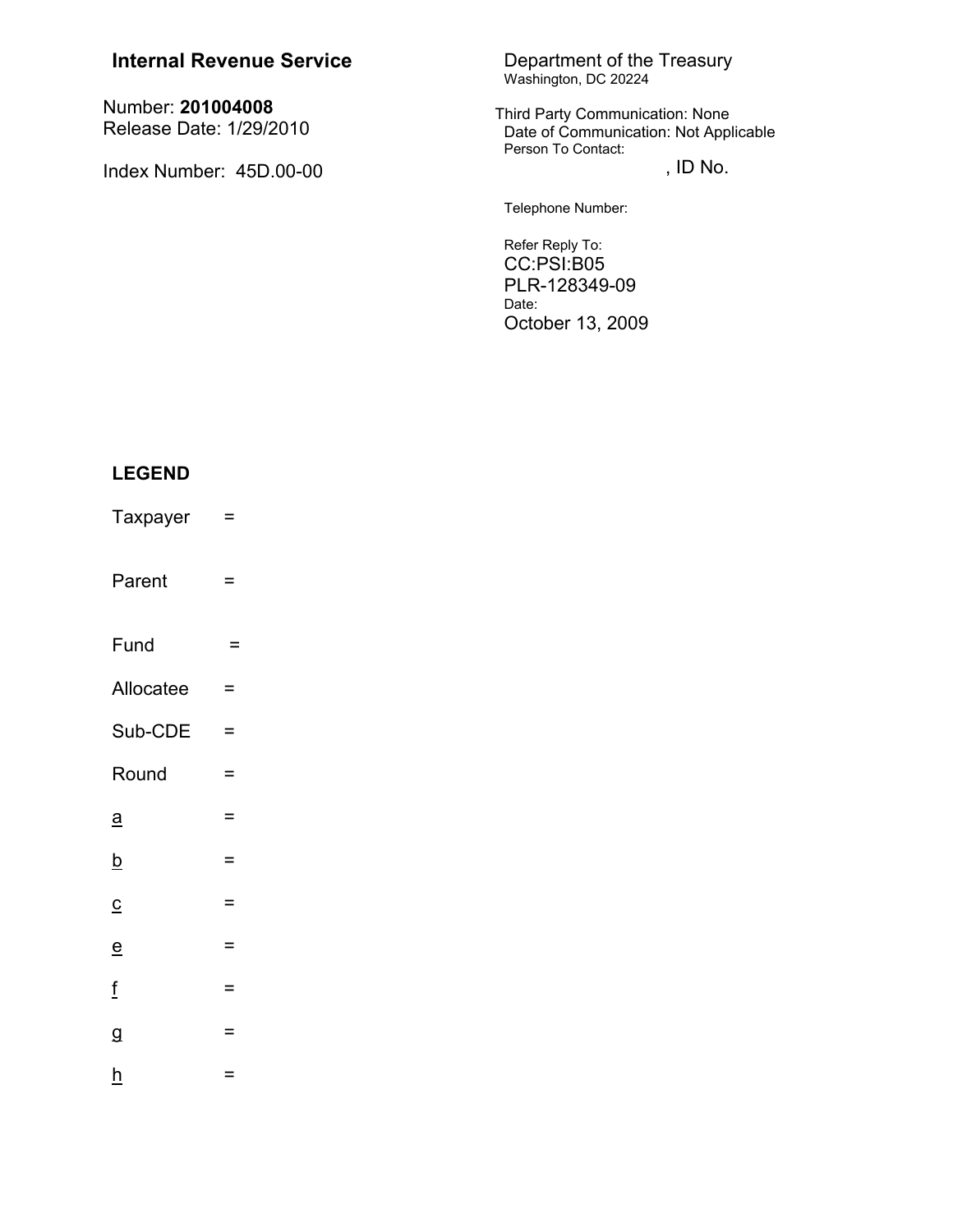| İ               | $=$ |  |
|-----------------|-----|--|
| İ               | $=$ |  |
| $\underline{k}$ | $=$ |  |
| $\overline{1}$  | $=$ |  |

Dear :

This letter responds to your letter dated June 4, 2009, submitted on behalf of Taxpayer, requesting a letter ruling involving the new markets tax credit (NMTC) under § 45D of the Internal Revenue Code. The ruling concerns the application of the 6 month cure period under § 1.45D-1(e)(6) of the Income Tax Regulations to the transaction described below.

### **FACTS**

Taxpayer is a wholly-owned subsidiary of Parent. Taxpayer is engaged in community development activities that include providing investment capital to new market tax credit transactions. Fund is wholly-owned by Taxpayer and is treated as a disregarded entity for federal income tax purposes. Fund was formed for the purpose of holding Taxpayer's membership interest in Sub-CDE. Allocatee and Sub-CDE were formed for purpose of serving or providing investment capital for low-income communities or low-income persons.

Allocatee received an allocation of NMTC authority during Round in the amount of \$a and sub-allocated \$b of that authority to Sub-CDE. On c, Taxpayer made a \$b capital contribution to Fund. Fund in turn made a \$b capital contribution in cash to Sub-CDE in exchange for a e% membership interest. The remaining f% membership interest in Sub-CDE is held by Allocatee. Sub-CDE designated the \$b capital contribution as a qualified equity investment (QEI) and filed Form 8874-A, Notice of Qualified Equity Investment for New Markets Credit, with the Internal Revenue Service on or about g.

From g to the present, Taxpayer represents that the investors worked diligently to satisfy the substantially-all requirement found under § 45D(b)(1) by the 12-month deadline of h required by  $\S$  1.45D-1(c)(5)(iv) to invest the cash in one or more qualified low-income community investments (QLICIs). Fifteen projects were considered with the greatest amount of time being spent on 4 potential projects including (1) the renovation and development of a 300,000 square foot mixed-use building in i, (2) the development of a building to house a supermarket, pharmacy, and bank in i, (3) the renovation of the j in i, and (4) the construction of a new liquid storage facility.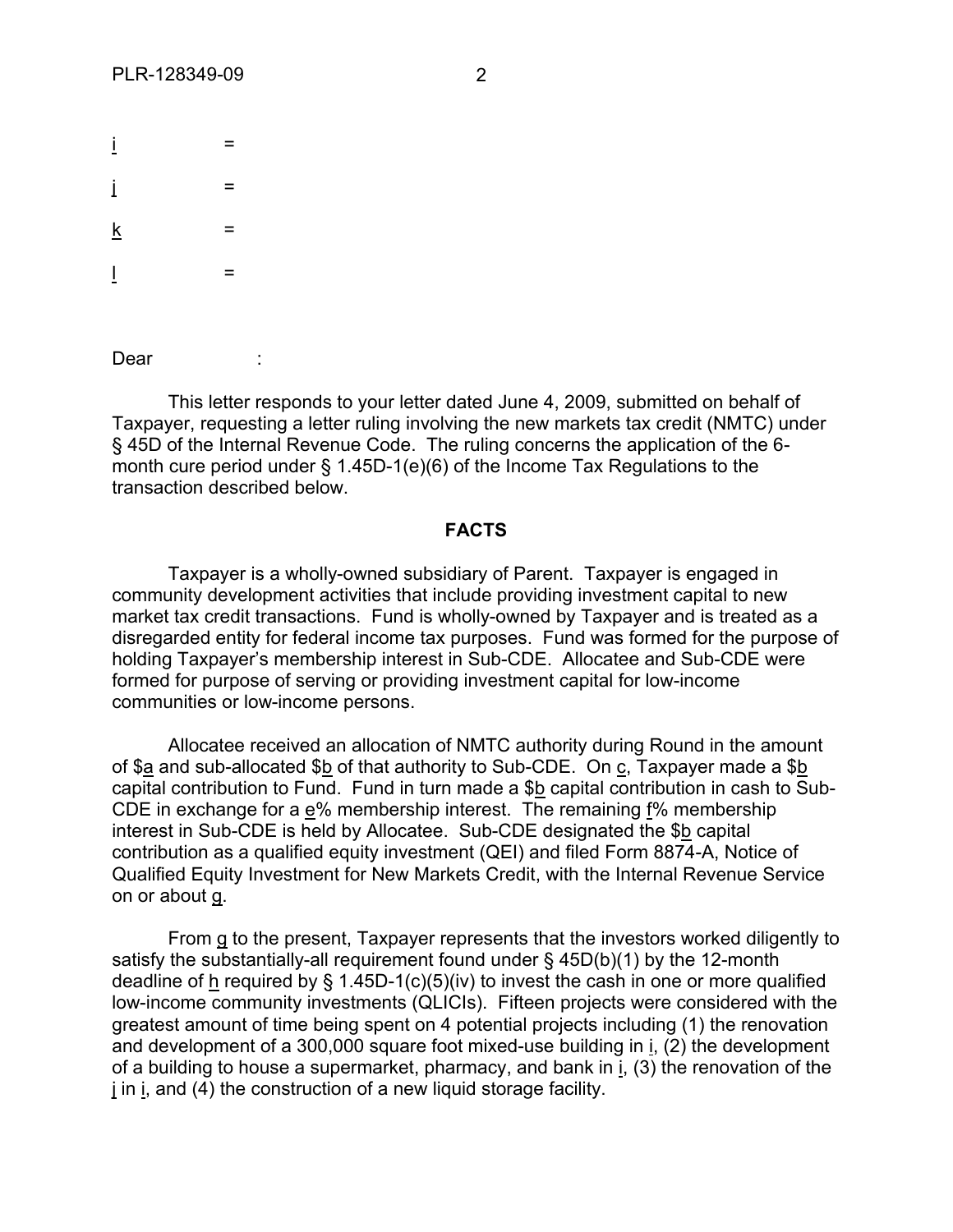Taxpayer represents that the two most viable projects were the third and fourth projects described above. However, on k, Taxpayer received notice from both projects that the deals would not be completed by the  $h$  deadline. Taxpayer is confident that both projects can be closed by the end of l, however, Taxpayer will not proceed with the investment unless Taxpayer is confident that the cure period under  $\S$  1.45D-1(e)(6) is available to correct Sub-CDE's failure to invest substantially all of the proceeds of Fund's QEI in a QLICI within the 12-month period.

#### **RULING REQUESTED**

The 6-month cure period described in § 1.45D-1(e)(6) is available to correct Sub-CDE's failure to invest substantially all of the proceeds of Fund's QEI in QLICIs within the 12-month period specified in  $\S$  1.45D-1(c)(5)(iv).

#### **LAW AND ANALYSIS**

Section 45D(a)(1) provides that for purposes of § 38, in the case of a taxpayer who holds a QEI on a credit allowance date of such investment which occurs during the taxable year, the NMTC for such taxable year is an amount equal to the applicable percentage of the amount paid to the qualified community development entity (CDE) for such investment at its original issue.

Section 45D(b)(1) provides that the term QEI means any equity investment in CDE if (a) such investment is acquired by the taxpayer at its original issue solely in exchange for cash, (b) substantially all of such cash is used by the CDE to make QLICIs, and (c) such investment is designated for purposes of § 1.45D-1 by the CDE.

Section 45D(d)(1) provides that the term QLICIs mean (a) any capital or equity investment in, or loan to, any qualified active low-income community business, (b) the purchase from another CDE of any loan made by such entity which is a QLICI, (c) financial counseling and other services to businesses located in, and residents of, lowincome communities, and (d) any equity investment in, or loan to, any CDE.

Section 1.45D-1(c)(5)(i) provides that the term substantially all means at least 85 percent. The substantially all requirement must be satisfied for each annual period in the 7-year credit period using either the direct-tracing calculation or the safe-harbor calculation. For the first annual period, the substantially-all requirement is treated as satisfied if either the direct-tracing calculation or the safe-harbor calculation is performed on a single testing date and the result of the calculation is at least 85 percent.

Section 1.45D-1(c)(5)(iv) provides that the taxpayer's cash investment received by the CDE is treated as invested in a QLICI only to the extent that the cash is so invested within the 12-month period beginning on the date the cash is paid by the taxpayer to the CDE.